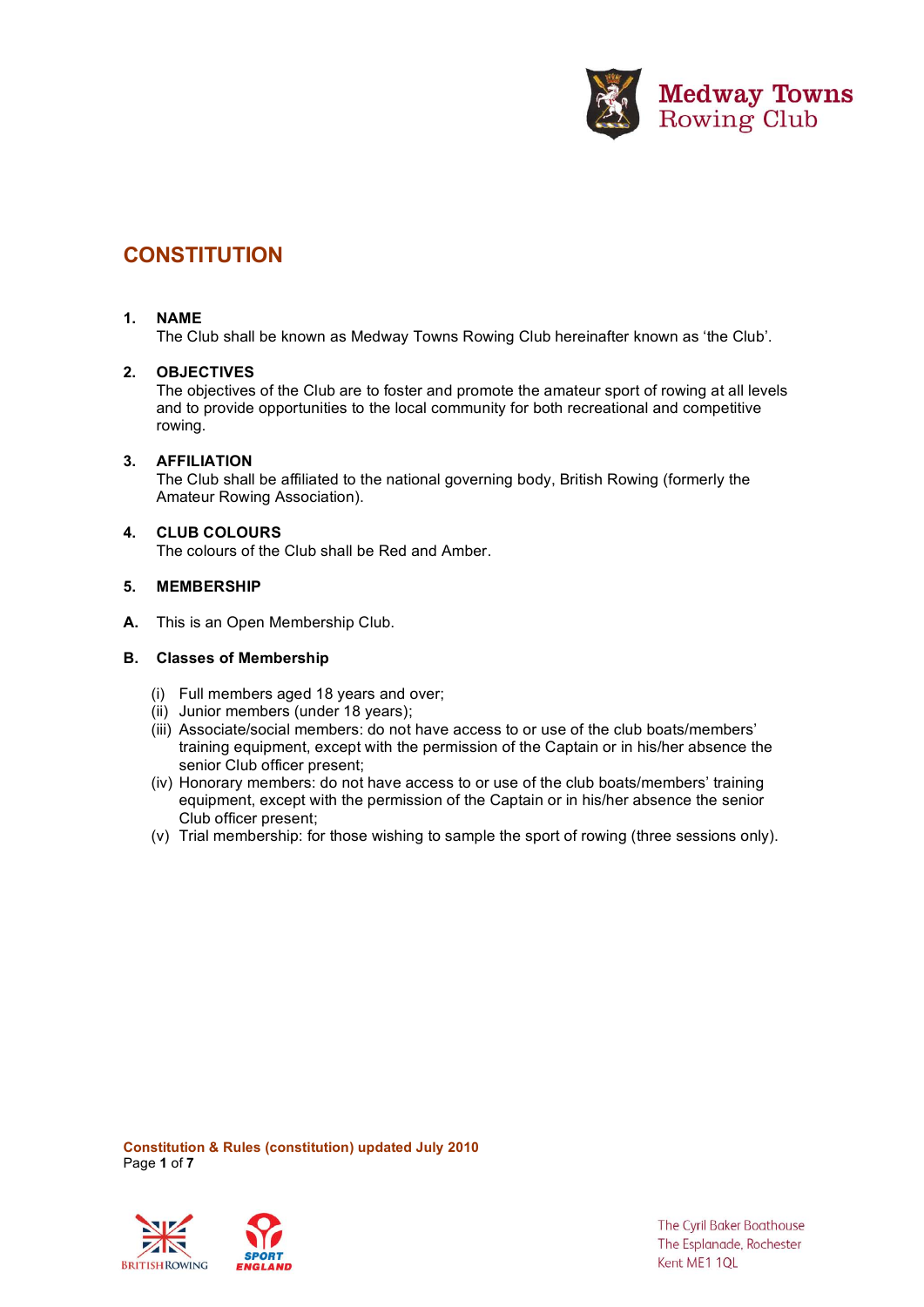

# **C. Election of Membership**

- (i) Membership of the Club shall be open to anyone interested in the sport of rowing on application in accordance with the Equal Opportunities Policy (Paragraph 6). However, limitation of membership according to available facilities is allowable on a non-discriminatory basis.
- (ii) The Club may have different classes of membership and subscription on a non-discriminatory and fair basis. The Club will keep subscriptions at levels that will not pose a significant obstacle to people participating.
- (iii) Applicants for membership and members renewing their membership will abide by the Rules and Regulations of the Club and the sport of rowing and will be required to sign an application form with a declaration as stated in point 22 of the Club Rules. Those on trial membership will also be required to sign this declaration.
- (iv) If it is considered by the Club Management Committee that the granting or renewal of membership would be detrimental to the aims and objectives of the Club, by virtue of conduct or character likely to bring the Club or the sport of rowing into disrepute or for some other similar good cause, the Club committee shall be entitled to refuse or withdraw such membership. In doing so the committee shall provide full reasons for their decision and grant a right of Appeal to the members.

# **D. Restriction**

A person who has been expelled from, or refused membership of, British Rowing shall not be eligible for membership.

# **6. EQUAL OPPORTUNITIES POLICY**

The Club is fully committed to the principles of equality of opportunity and is responsible for ensuring that no member, volunteer, employee or job applicant receives less favourable treatment on the grounds of age, gender, disability, race, ethnic origin, nationality, colour, parental or marital status, pregnancy, religious belief, social status, sexual orientation or political belief.

# **7. CHILD PROTECTION PROCEDURES**

The Club accepts the policy and procedures relating to Child Protection and the Protection of Vulnerable Adults as set out by British Rowing, and requires all members to accept them as a condition of membership.

# **8. SUBSCRIPTION**

The rates of subscription shall be determined by the members in General meeting and shall be due on election. Payment may be by regular Standing Order to the Club bank account or as one off annual payments by 1 March each year. Facilities for payment of one-off life membership shall be made available, if requested, at a rate to be agreed in General meeting. Such payment will not be returned in the case of termination of membership in accordance with clause 9.

Any increase in subscriptions decided at an AGM shall be applied from 1 January of the following year. Upon reaching the age of 18 years a junior member who is in employment will pay the full adult subscription from 1 January of the following year.

**Constitution & Rules (constitution) updated July 2010** Page **2** of **7**



**The Cyril Baker Boathouse** The Esplanade, Rochester Kent ME1 1QL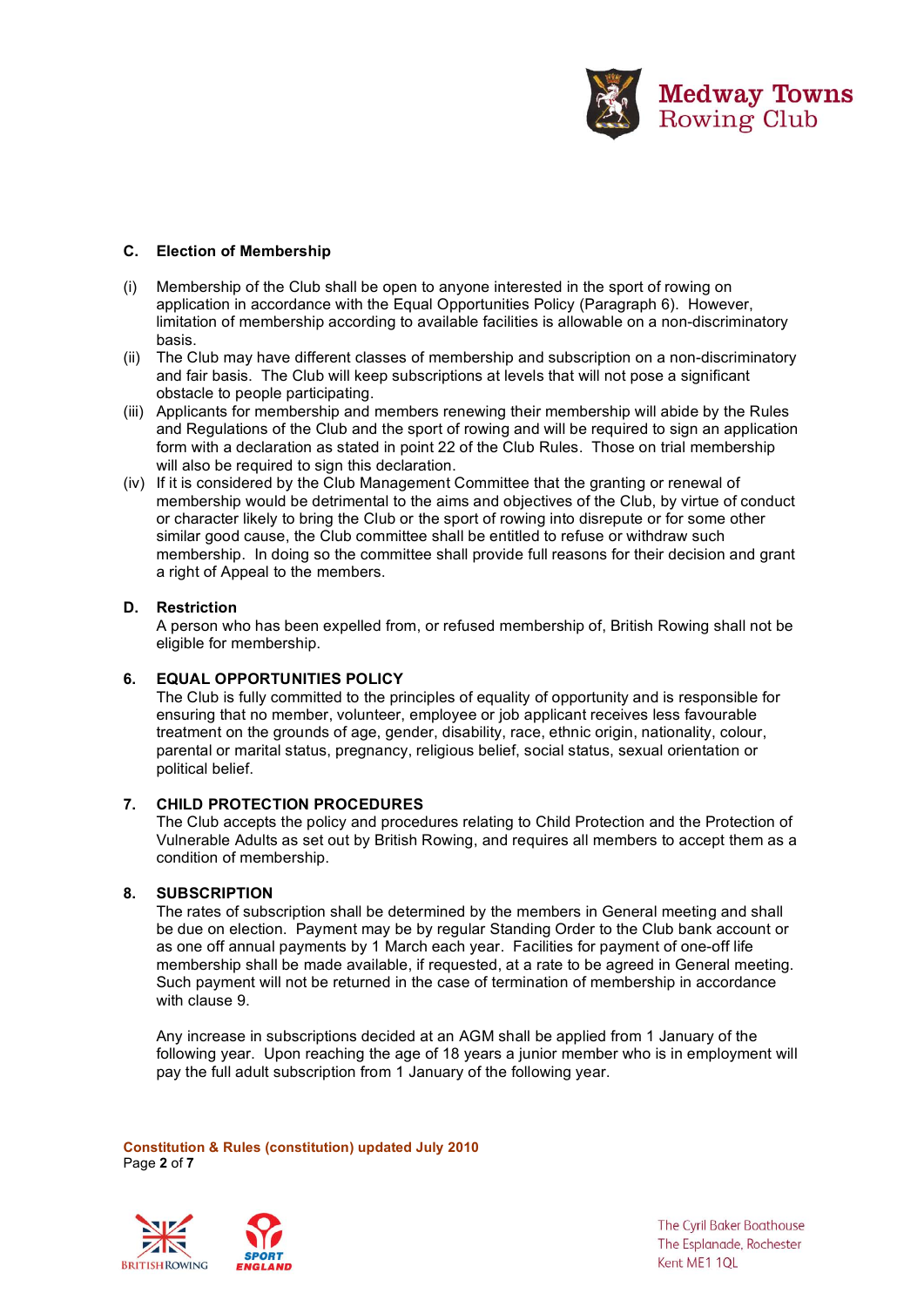

## **9. CESSATION OF MEMBERSHIP**

(a.) Any member may resign giving one month's clear notice in writing to the Secretary.

(b.) (i.) Any member violating any of the rules or regulations of the Club or being adjudged guilty of unsatisfactory conduct may, by resolution of the Committee, be suspended or expelled. Any member so suspended or expelled may appeal to an independent Hearings Panel in accordance with British Rowing's published procedures. The panel may be drawn from the membership of the Club or from other clubs in the region. The panel will hear and receive evidence, reach a conclusion, affirm or reject the sanctions imposed as appropriate.

(ii.) Any hearings panel must give a fair and independent hearing to the appellant within an appropriate timescale. Hearings must not contravene the Human Rights Act 1998 or any other policies of the Club and British Rowing.

(c.) A member shall be deemed to have resigned from the Club if, after due notice in writing, they have not recommenced payment of their subscription within two months. They may, however, rejoin at any time during that year, subject to the provision of 5.C or 5.D above.

## **10. GRIEVANCE AND DISCIPLINARY PROCEDURES See Club Rules number 21**

#### **11. QUALIFICATION FOR HOLDING OFFICE**

- (a.) Only members entitled to vote are eligible to hold office (clause 17).
- (b.) Any member who is under the age of 16 years, shall not be eligible for election to the Committee of the Club.

#### **12. STRUCTURE AND PURPOSE OF MANAGEMENT COMMITTEE**

- (a.) The Committee shall be responsible for the general conduct of the Club and adopting new policy, codes of practice and rules that affects its management. It shall consist of a Chairman, Vice Chairman, Captain, Secretary, Treasurer, Club Welfare Officer, Safety Advisor, and other Officers as deemed necessary or required by law and/or British Rowing, together with up to six ordinary members. In the event of special expertise needed the Committee shall have the power to co-opt further members. Such members shall have full voting powers but must be elected at the next AGM of the Club
- (b.) Nominations for the position of Chairman, Captain, Secretary, Treasurer and other Officers shall be put forward in the form of a motion under the terms of Clause 15.(d.) prior to each AGM.
- (c.) The Committee shall elect the Vice-Chairman from among its number.
- (d.) The term of office shall be for one year, and members shall be eligible for re-election. No member shall hold the office of Chairman or Captain for more than four consecutive years.

**Constitution & Rules (constitution) updated July 2010** Page **3** of **7**

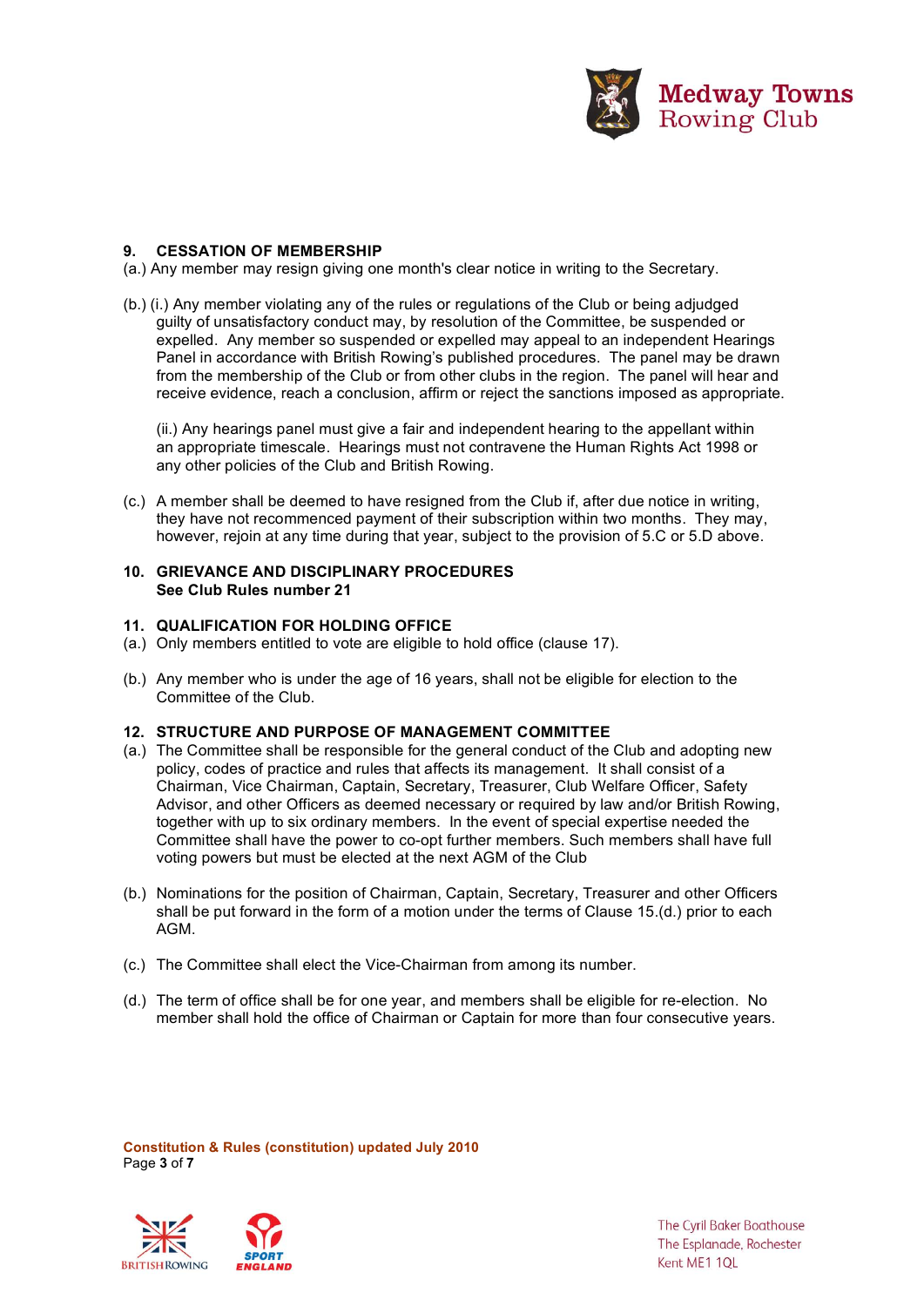

# **13. DUTIES OF OFFICERS**

- (a.) **Chairman:** The Chairman (or Chair) will preside at all General meetings of the Club and at all meetings of the Committee, and shall be responsible for guiding the activities of the club in accordance with its general policy as expressed by the majority of its members. In the absence of the Chairman the Vice Chairman will preside. The Chairman shall represent or arrange for the representation of the Club at British Rowing regional level and at meetings of other organisations. The Chairman and Vice Chairman shall be ex officio members of any other Committee of the Club.
- (b.) **Captain:** The Captain will be responsible for representation of the Club in competitions and will liaise with Club coaches concerning selection of crews and events entered.
- (c.) **Secretary:** The Secretary will be responsible for the organisation of meetings of the Committee and of the Club, and the recording of minutes relating to such meetings and all correspondence relating to the general business of the Club.
- (d.) **Treasurer:** The Treasurer will be responsible for the collection and disbursement of all monies belonging to the Club and will keep proper accounting records of all such transactions. He or she will present to the members at the AGM a balance sheet and income and expenditure account showing the Club's financial position and the results of its transactions for the year. The transactions of the Club will be conducted through an account with a reputable bank/building society and will require the signatures of any two of those members of the Committee who have been designated for the purpose.
- (e.) **Others**: The duties of the other officers will be set out at the time of election but will be in accordance with accepted procedures relating to Welfare and Safety and other current policies and practices.

#### **14. GENERAL DUTIES AND RULES OF MANAGEMENT COMMITTEE**

- (a.) The Committee is responsible for the general conduct of the Club's business and activities.
- (b.) The Committee shall meet at regular intervals during the year as required by the business to be transacted.
- (c.) Special meetings of the Committee shall be called by the Secretary on instructions from the Chairman, or not less than three Committee members.
- (d.) A quorum shall consist of not less than four or 40% (whichever is the greater) of Committee members.
- (e.) Decisions will be carried on the basis of a simple majority vote. In the case of equal votes, the Chair shall be entitled to an additional casting vote.
- (f.) In the case of a vacancy occurring among the Committee, the said Committee shall be entitled to appoint another eligible person to act until the next AGM.

**Constitution & Rules (constitution) updated July 2010** Page **4** of **7**

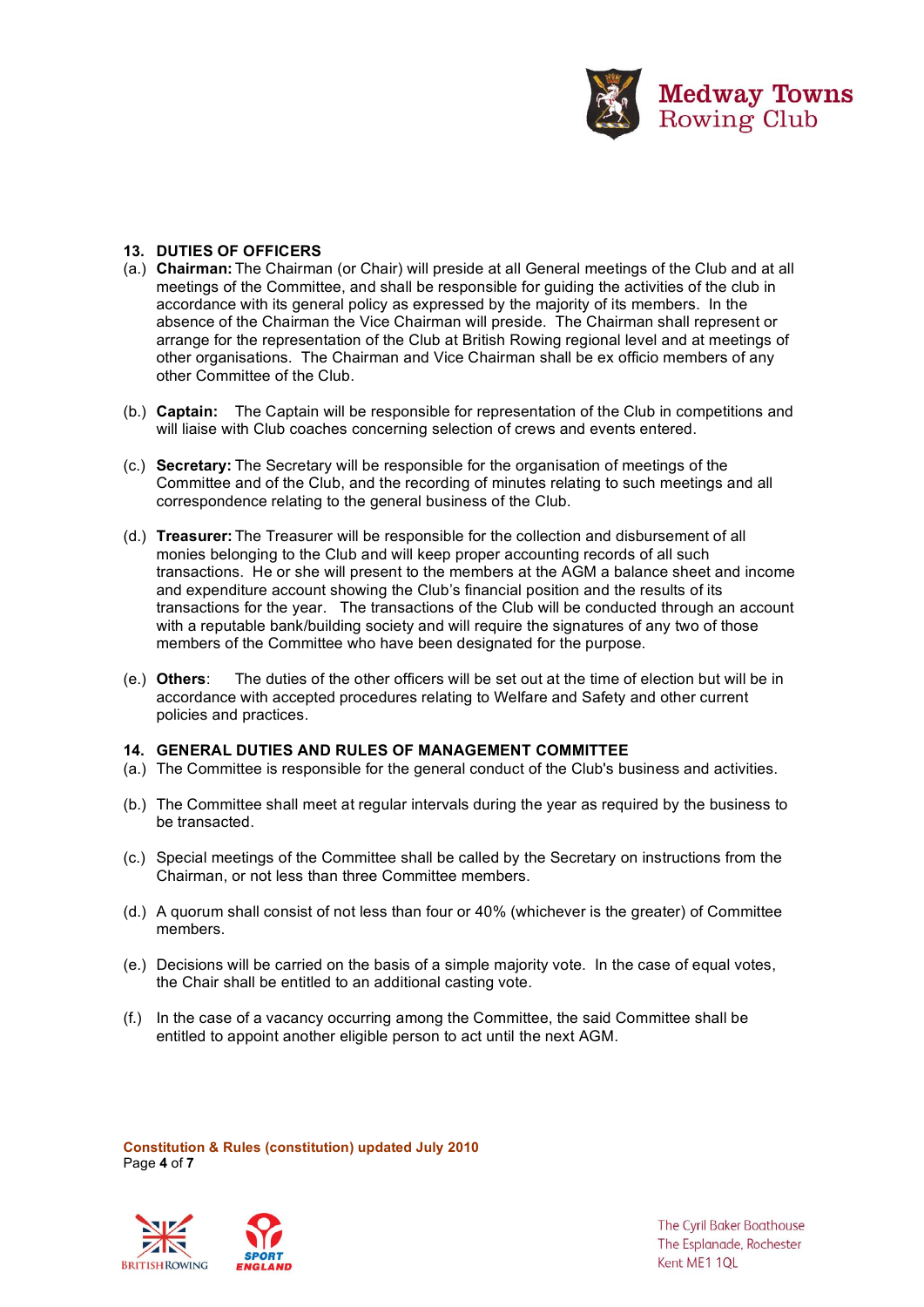

#### **15. GENERAL MEETINGS**

- (a.) An Annual General Meeting (AGM) shall be held by 31 December of each year. There shall be laid before the meeting a statement of accounts made up to the 30<sup>th</sup> day of the month of September immediately preceding.
- (b.) An Extraordinary General Meeting shall be called on the instructions of a simple majority of the Management Committee, or on a requisition signed by not less than four or 10% (whichever is the greater) of the members of the Club entitled to vote.
- (c.) Not less than 21 days clear notice shall be given, specifying to all members the time and business of the General Meeting, by circulating a copy of the notice on the Club Notice Board.
- (d.) Motions for discussion at AGMs and nominations for Club Officers, not of origin from within the Committee, shall be lodged with the Secretary at least 10 days preceding the AGM, or, by agreement of simple majority of the AGM, from the floor of the meeting.
- (e.) At any General Meeting, a resolution put to the vote of the Meeting shall be decided by a show of hands, of those entitled to vote, except when more than one nomination has been received for a position on the Committee, in which case voting will be by secret ballot. In the event of equal votes, the Chair shall be entitled to an additional vote.
- (f.) At all General Meetings the Chairman will preside or, in his/her absence the Vice Chairman will preside.
- (g.) At all General Meetings not less than 25% of the members of the Club entitled to vote shall constitute a quorum.
- (h.) **Absences of Quorum:** If after half an hour from the time appointed for the meeting, a quorum is not present, the Meeting, if called at the request of the members, shall be dissolved. In any other case, the Meeting shall be adjourned until a time and place to be fixed by the Committee. If a quorum is not present within half an hour from the time appointed for an Adjourned Meeting, the members present shall be a quorum.
- (i.) **Accidental Omission:** Accidental Omission to give notice of a meeting to, or the nonreceipt of notice of, a meeting by any member shall not invalidate the proceedings of a meeting.

### **16. LIABILITY**

The Management Committee shall manage the affairs of the Club.

Financial or legal liability incurred in the rightful exercise of their office shall be protected by the full assets of the Club. The Committee must ensure that adequate insurances are in place to protect the assets and liabilities of the Club to cover all the activities of the Club, its Committee and members.

**Constitution & Rules (constitution) updated July 2010** Page **5** of **7**



**The Cyril Baker Boathouse** The Esplanade, Rochester Kent ME1 1QL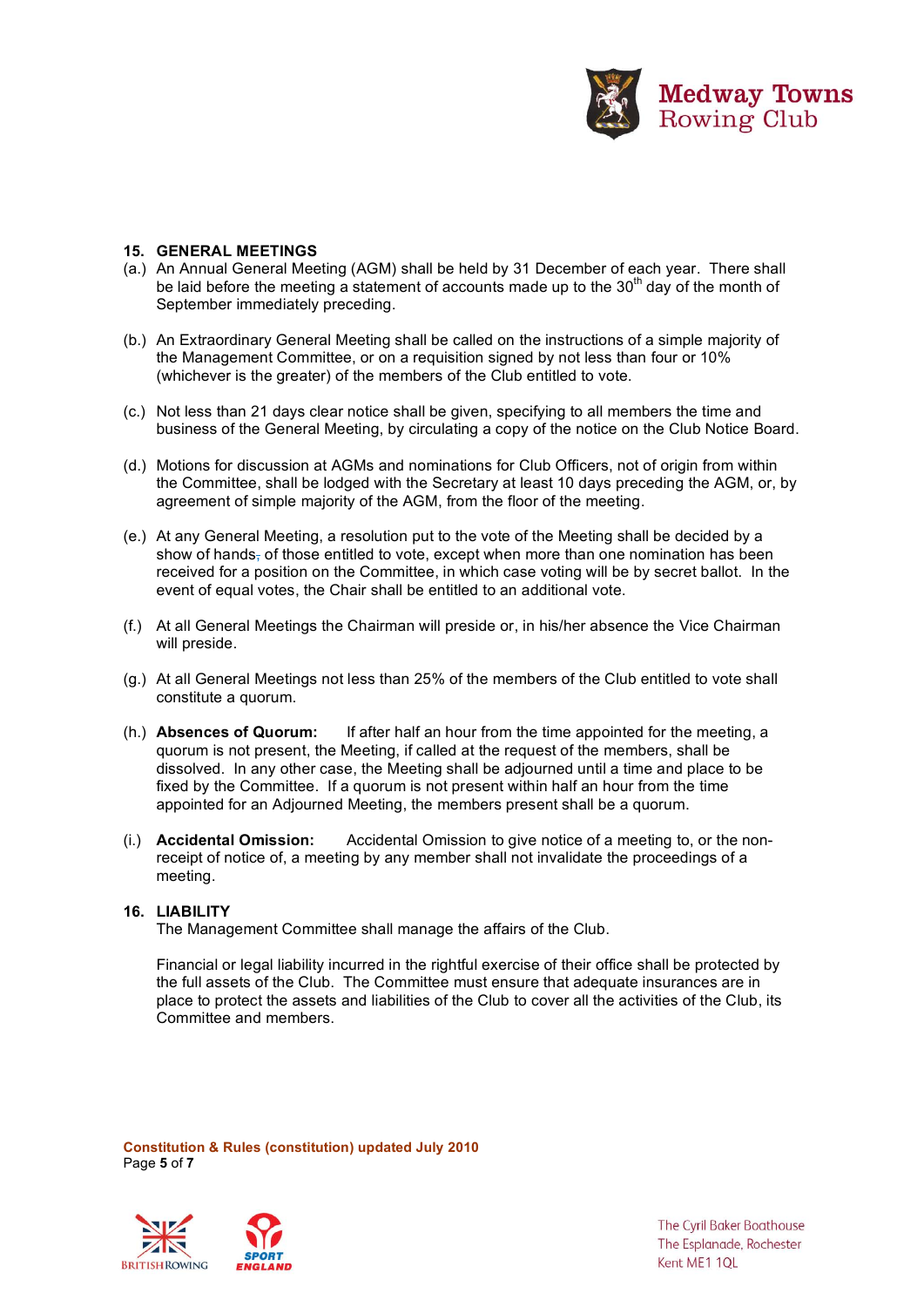

# **17. VOTING**

Only full members, and junior members over the age of 12 years, are entitled to vote at all meetings.

## **18. ALTERATION OF CONSTITUTION**

- (a.) This Constitution shall not be altered, amended or rescinded except by a General Meeting of the Club.
- (b.) A resolution to give effect to a change must be passed by at least two thirds of the members present at the General Meeting, and voting on this behalf.

## **19. VERIFICATION OF CLUB ACCOUNTS**

Every AGM shall appoint an Honorary Auditor or Independent Examiner who shall at the conclusion of the next financial year examine the accounting records of the Club, and report to the members on the income and expenditure accounts and balance sheet that are presented to the next AGM.

## **20. PRESIDENT AND VICE PRESIDENTS**

Every AGM shall elect the President of the Club for the forthcoming year from the list of Vice-Presidents ratified at the previous AGM, in line with the method stipulated for Committee Officers. A retiring President will automatically revert to the rank of Vice-President. The AGM shall also have the power to elect, re-elect or exclude Vice-Presidents from the list for the forthcoming year. Nominations for additions to the list must be presented to the Club Committee for consideration at least one Committee meeting prior to an AGM and shall be in recognition of excellent and exceptional service to the Club. The President and Vice Presidents shall possess the right of attending Committee meetings but only of voting if they are full members.

#### **21. TRUSTEES**

Every AGM shall receive a report from the Trustees. The AGM may recommend replacement of trustees and this will be arranged at a subsequent meeting of the Trustees.

#### **22. DISTRIBUTION OF PROFITS**

The funds of the Club shall be applied to defraying the necessary expenses of the Club. In no circumstances can any profit be distributed to members, but any profits earned shall be used in furthering the objects of the Club. Notwithstanding the aforementioned, the Club may make donations to registered Charities or Community Amateur Sports Clubs.

**Constitution & Rules (constitution) updated July 2010** Page **6** of **7**